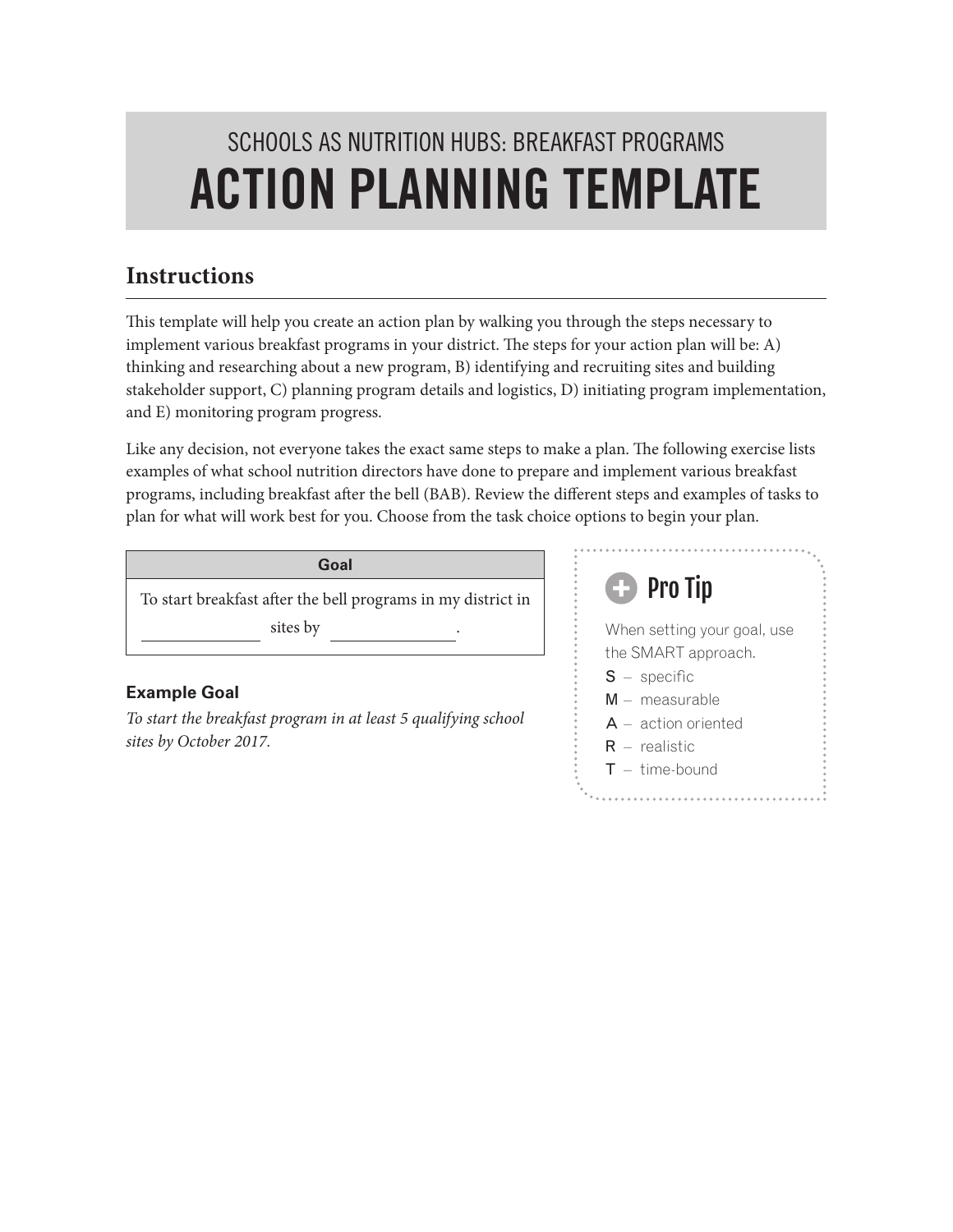## **Step A: Thinking and Researching About a New Program**

#### **Timeframe**

This step can happen anywhere from 2-4 months before implementation.

#### **Objective**

To gather enough information to understand all the options available to serve breakfast after the bell and decide whether you want to implement the program in your district.

#### **Task Choices**

- • Call your state agency that oversees school breakfast
- Read through resource section of the Schools As Nutrition Hubs (SANH) operational plan to understand breakfast models and pros/cons of each model
- • Fill out SANH program inventory assessment to identify which schools have low breakfast participation
- • Visit other schools in your district or neighboring districts that are currently running the program
- Reach out to school nutrition directors in neighboring school districts with similar size and demographics to your district and ask them about their program
- • Use the financial projection section of the SANH operation plan to estimate your program's financial sustainability and ability to serve all students at no charge

| <b>Task</b> | <b>Responsible Person</b> | <b>Deadline</b> | <b>Notes</b> |
|-------------|---------------------------|-----------------|--------------|
|             |                           |                 |              |
|             |                           |                 |              |
|             |                           |                 |              |
|             |                           |                 |              |
|             |                           |                 |              |
|             |                           |                 |              |
|             |                           |                 |              |
|             |                           |                 |              |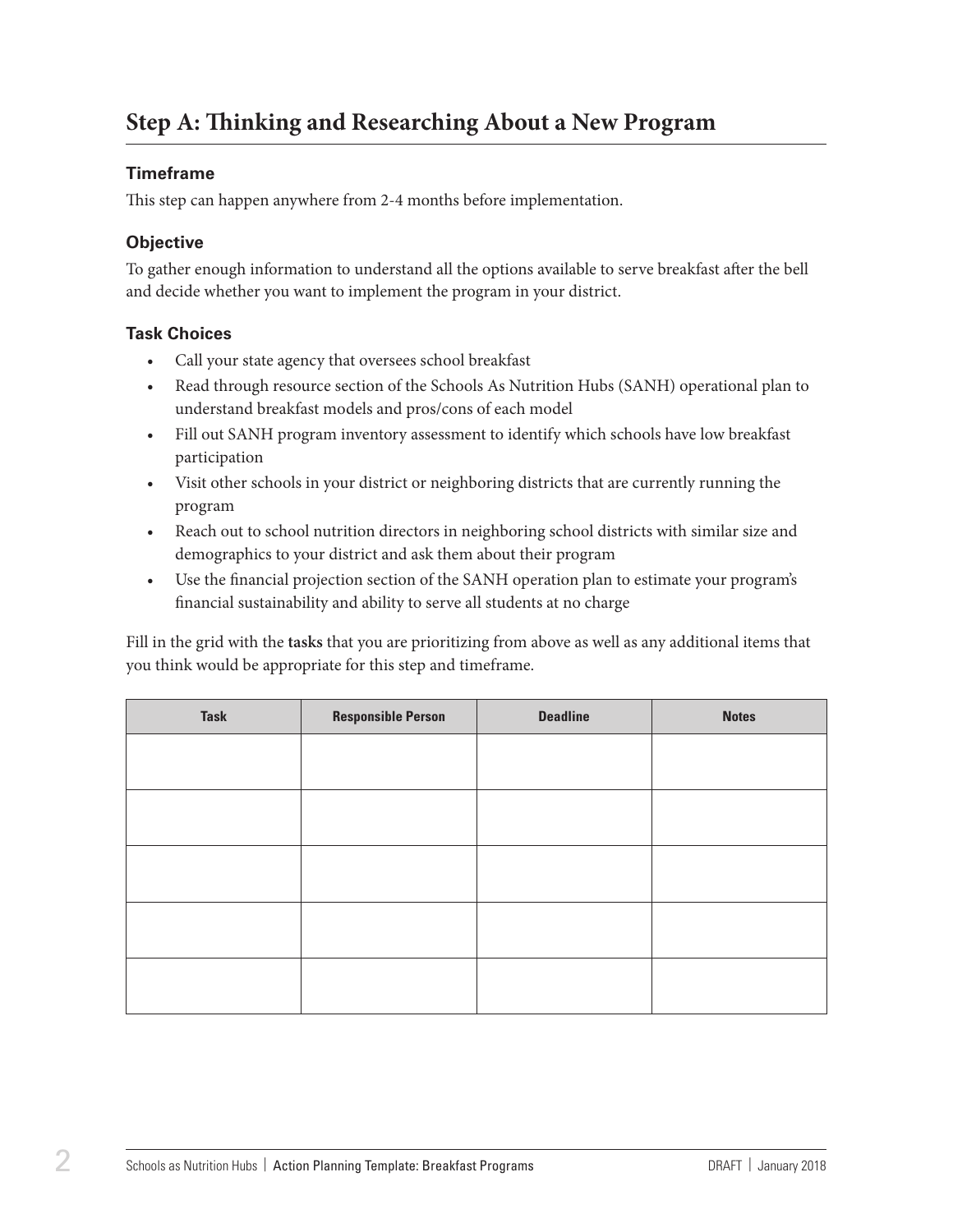## **Step B: Identifying and Recruiting Sites, Building Stakeholder Support**

#### **Timeframe**

This step can happen anywhere between 2-4 months before implementation.

#### **Objective**

To gather information to decide which schools will run the program, and to build support from stakeholders such as the superintendent, school nutrition staff, principals, teachers, custodial staff, community members, and parents.

#### **Task Choices**

- Identify and recruit schools with low breakfast participation and good stakeholder support (i.e. send out letters to principals)
- • Conduct stakeholder meetings
- Meet with school nutrition staff to foster support for the initiative
- Discuss vision for ideal BAB program with school nutrition staff including menu preference
- Use the stakeholder engagement and site recruitment sections of the SANH operational plan to help document/organize the information you are gathering throughout this step

| <b>Task</b> | <b>Responsible Person</b> | <b>Deadline</b> | <b>Notes</b> |
|-------------|---------------------------|-----------------|--------------|
|             |                           |                 |              |
|             |                           |                 |              |
|             |                           |                 |              |
|             |                           |                 |              |
|             |                           |                 |              |
|             |                           |                 |              |
|             |                           |                 |              |
|             |                           |                 |              |
|             |                           |                 |              |
|             |                           |                 |              |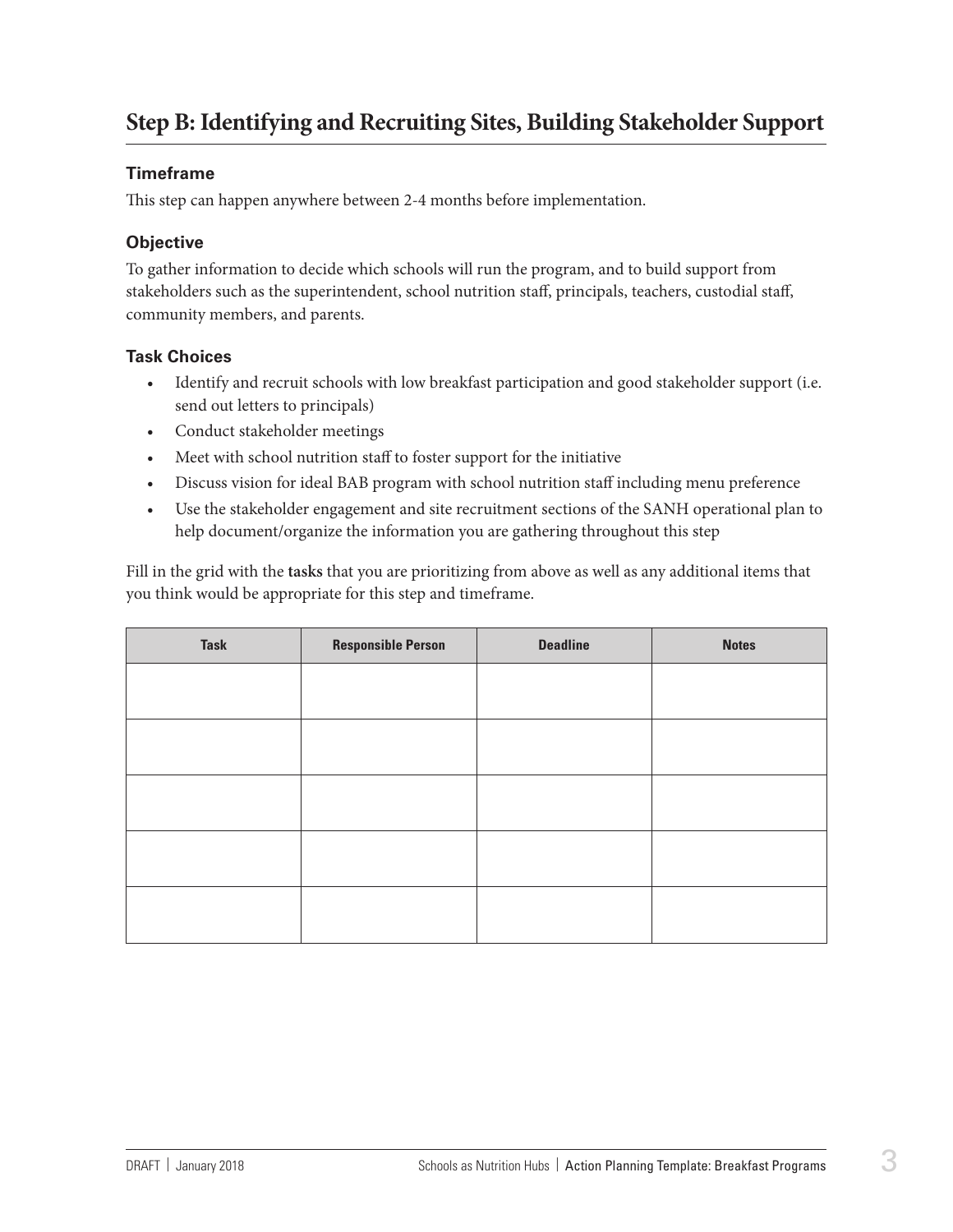### **Step C: Planning Program Details and Logistics**

#### **Timeframe**

This step can happen anywhere between 1-2 months before implementation.

#### **Objective**

To determine program details and logistics including menu, delivery method, counting and claiming protocol, training needs, and practice run.

#### **Task Choices**

- • Use the menu planning, site visit, and equipment sections of the SANH operational plan to help you think through the program details and logistics planning
- Review food preparation sites (central kitchen, school kitchens, etc.)
- Develop menu
- Review and visit sites and speak with principal and other key staff
- Determine individual site start date(s)
- Ensure appropriate equipment is available for proper storage and handling
- Determine delivery model
- • Confirm logistics for preparation, delivery, and service of food
- Train school nutrition staff
- • Conduct practice run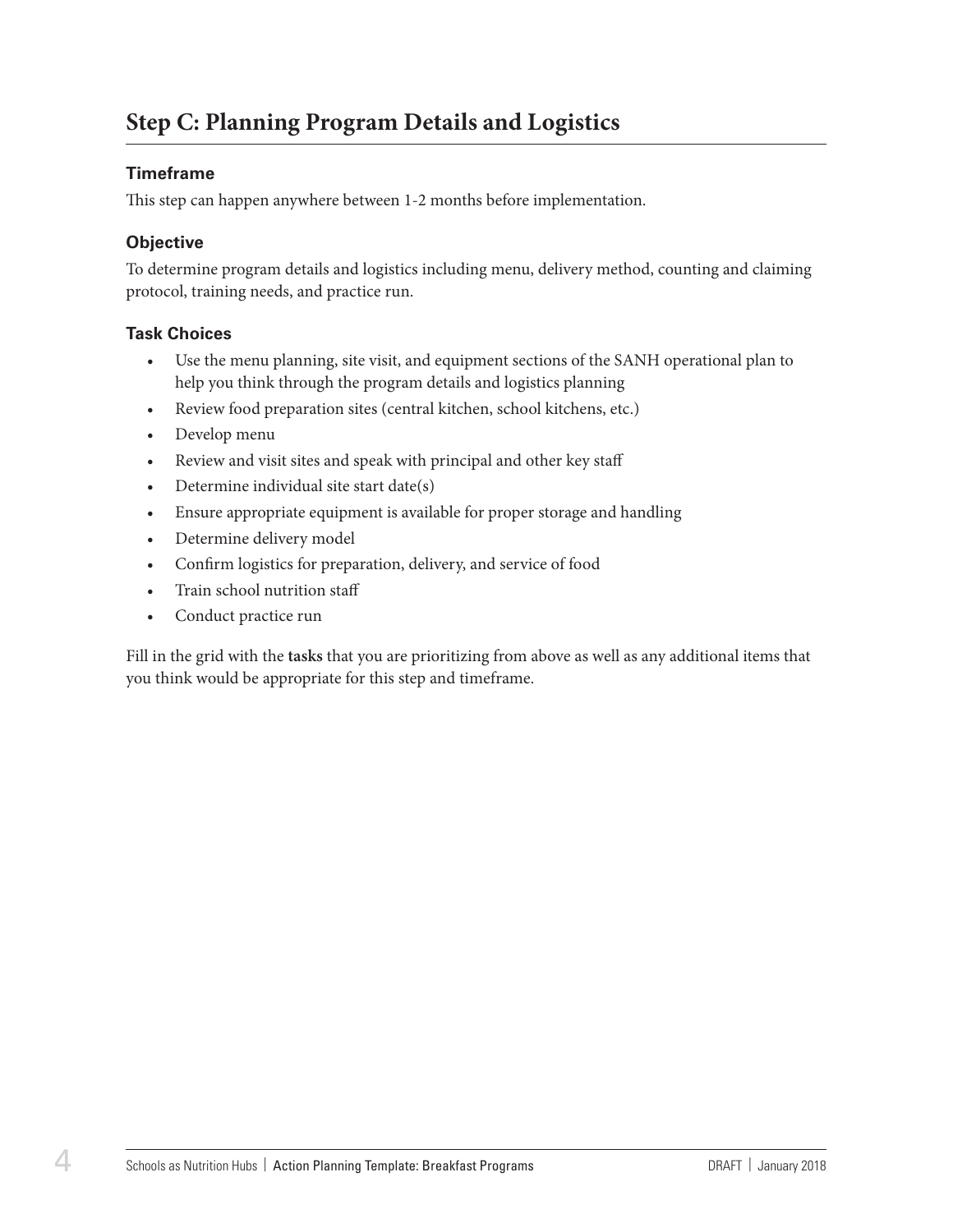| <b>Task</b> | <b>Responsible Person</b> | <b>Deadline</b> | <b>Notes</b> |
|-------------|---------------------------|-----------------|--------------|
|             |                           |                 |              |
|             |                           |                 |              |
|             |                           |                 |              |
|             |                           |                 |              |
|             |                           |                 |              |
|             |                           |                 |              |
|             |                           |                 |              |
|             |                           |                 |              |
|             |                           |                 |              |
|             |                           |                 |              |
|             |                           |                 |              |
|             |                           |                 |              |
|             |                           |                 |              |
|             |                           |                 |              |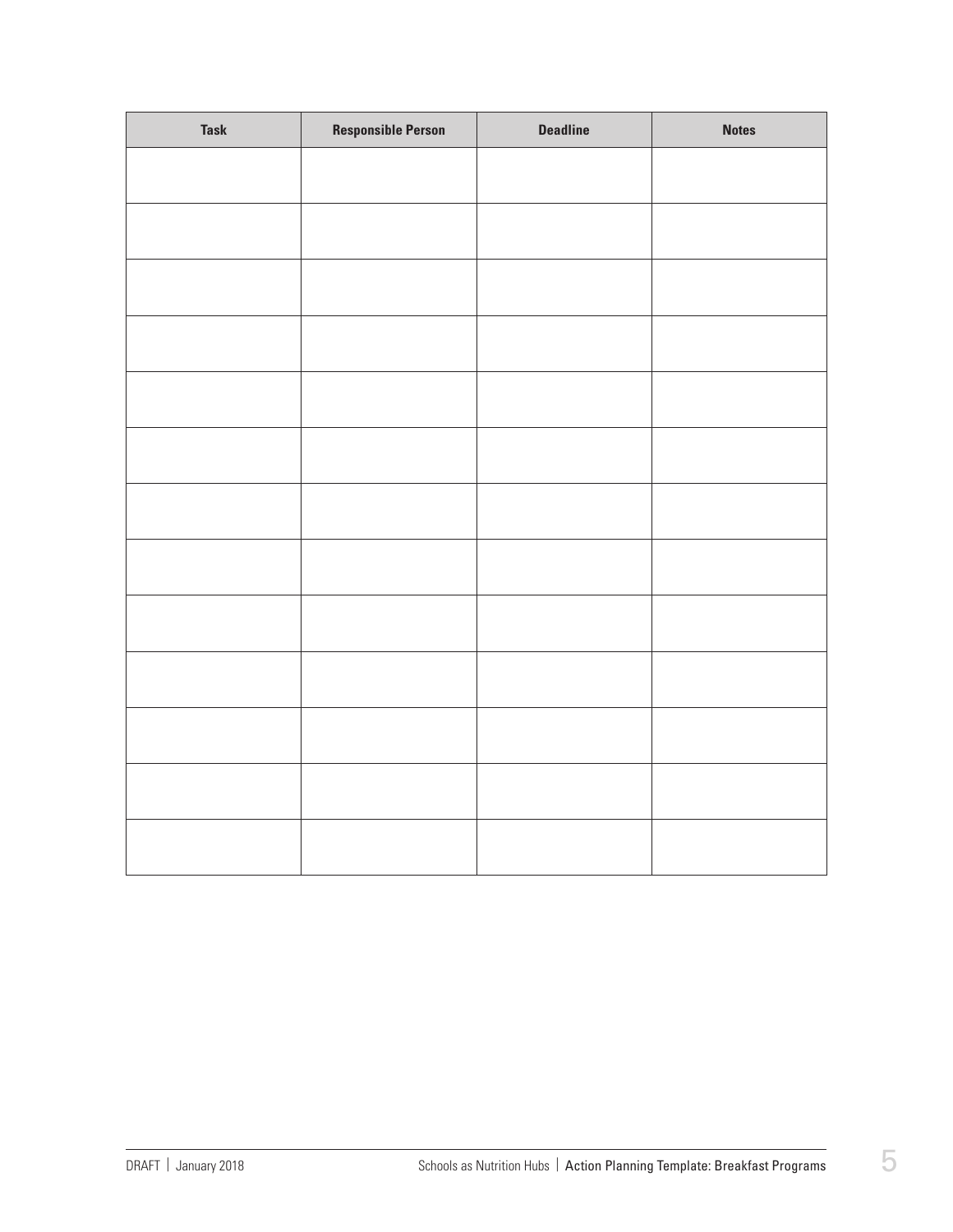#### **Timeframe**

This step includes the first two weeks of service.

#### **Objective**

To start program service while providing continued on-the-job training and making adjustments to original implementation plan.

#### **Task Choices**

- Start program
- On-site monitoring during first weeks of service
- Conduct interviews with stakeholders including students
- • Make adjustments based on data and stakeholder feedback

## Pro Tip

Take advantage of the first few weeks of the program to provide onthe-job training for staff. Approach this time as an adjustment period and support school nutrition and program staff.

| <b>Task</b> | <b>Responsible Person</b> | <b>Deadline</b> | <b>Notes</b> |
|-------------|---------------------------|-----------------|--------------|
|             |                           |                 |              |
|             |                           |                 |              |
|             |                           |                 |              |
|             |                           |                 |              |
|             |                           |                 |              |
|             |                           |                 |              |
|             |                           |                 |              |
|             |                           |                 |              |